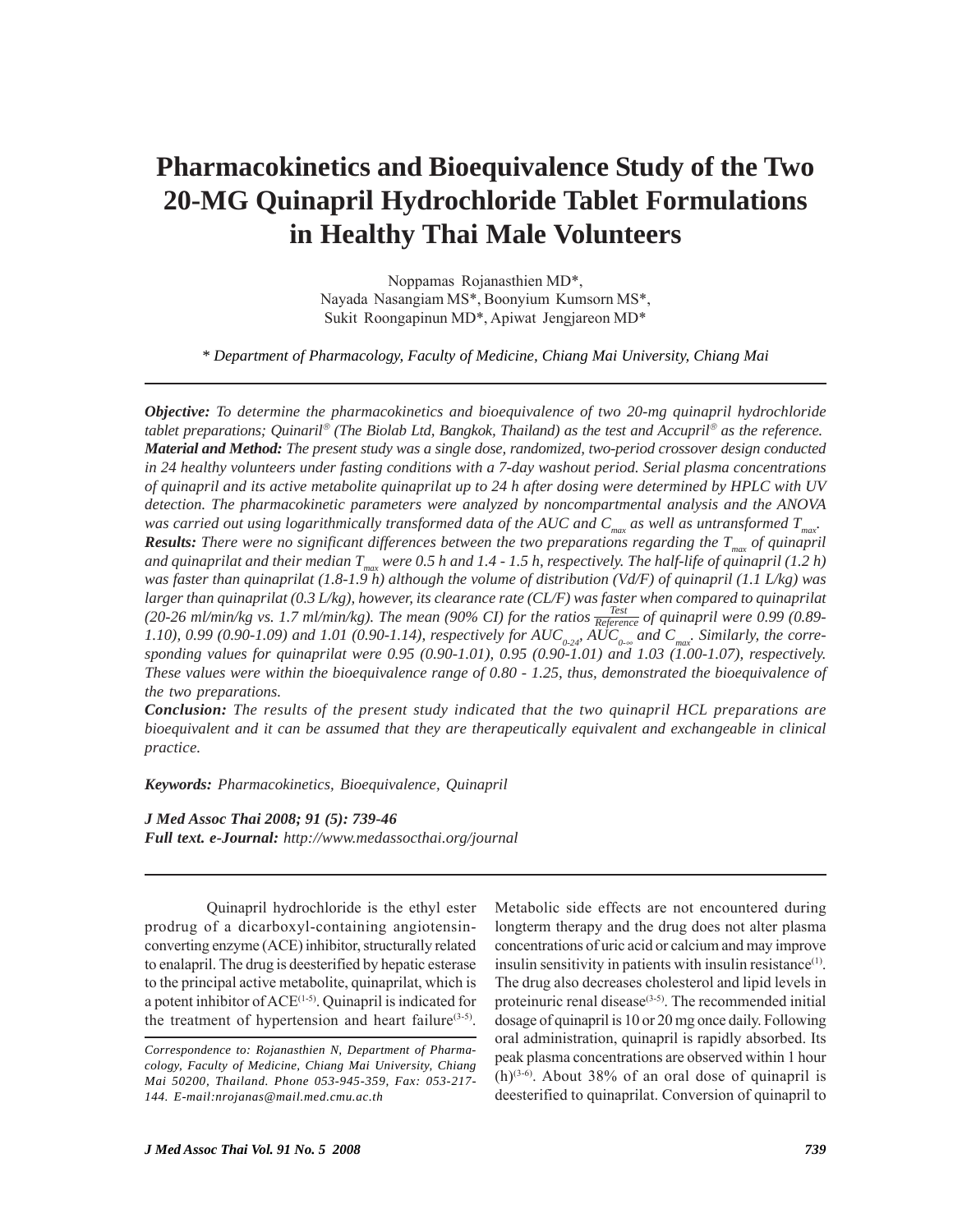quinaprilat is reduced in patients with impaired liver function. The peak concentrations of quinaprilat are approximately 2 h post-dose, thereafter, the drug is eliminated by renal excretion<sup>(3-6)</sup>. The mean elimination half-life of quinapril and quinaprilat are 1 h and 2-3 h, respectively<sup>(3)</sup>. The pharmacokinetics of quinapril and quinaprilat are linear over a single-dose range of 5-80 mg doses and 40-160 mg in multiple daily doses $(3-6)$ . Serious adverse reactions to ACE inhibitor are rare, and in general, ACE inhibitors are well tolerated.

Recently a generic preparation of quinapril has been manufactured for clinical use. Although the generic and reference preparations contain the same active ingredients, they may be different from each other by manufacturing processes or content of excipients, which may affect the rate and extent of drug absorption. Therefore, the bioequivalence testing is mandated to confirm the bioavailability between the generic and the reference products in human subjects. The rationale behind the concept of bioequivalence is that if two pharmaceutical products provide identical plasma concentration-time profiles, they will exhibit no difference in their efficacy $(7)$ . The objective of the present study was to determine the bioequivalence of a generic quinapril 20-mg tablet formulation with that of the reference, when given as equal dose. Since bioequivalence of two formulations comprised equivalence with respect to the rate and extent of their absorption, the pharmacokinetics parameters were assessed and compared according to the Thai FDA criteria<sup>(7)</sup>.

### **Material and Method**

#### *Subjects*

Twenty-four healthy Thai male volunteers aged between 19-40 years old and the body mass index within 18-25 participated in the present study. Volunteers were in good health based on medical history, physical examination, routine blood test including complete blood count with differential count and blood chemistry profiles as well as having a negative screening test for hepatitis B surface antigen, anti-hepatitis-C antibody, and anti-HIV. Volunteers with known contraindication or hypersensitivity to quinapril were excluded as well as those with a known history of drug abuse, alcohol consumption, or cigarette smoking. No drug was allowed 1 month before the study period to avoid the effects of inducing or inhibiting hepatic metabolizing enzyme and the risk of drug interactions. The present study was approved by the Research Ethics Committee of the Chiang Mai University, Thailand and all volunteers signed the informed consent form prior to participating in the present study.

#### *Study drug*

*Reference product:* Accupril® 20 mg tablet [Manufactured by: G decke Gmbh, Berlin, 79090 Freiburg, Germany, Imported by: Pfizer (Thailand) Limited, Bangkok, Thailand] Lot No. 0211075, Mfd 07/2005, Exp 06/2008.

*Test products:* Quinaril® 20 mg tablet (The Biolab Ltd, Bangkok, Thailand) Lot No: Q-20-022/FQ-20-003, Mfd 24/11/2006.

#### *Method of drug administration*

The present study was a single dose, twoperiod crossover study. After an overnight fast, each volunteer was assigned to receive a single oral dose of quinapril formulations (either Accupril® or Quinaril®) with 240 ml electrolyte fluid. Water and lunch were served at 2-h and 4-h after the dose, respectively. The wash out period between each treatment was 1 week, thereafter, volunteers were administered the different brand of quinapril formulation in the same manner. Blood samples were collected at pre-dose and at 0.5, 0.75, 1, 1.25, 1.5,1.75, 2,2.25,2.5, 3,4,6, 8,10,12,15 and 24 h post dose. Samples were centrifuged and plasma was stored at -20 C until analysis.

#### *Determination of the plasma quinapril and quinaprilat concentrations*

Quinapril, quinaprilat, and internal standard in plasma samples were determined by a high performance liquid chromatography with UV detection<sup>(8)</sup>. The plasma sample was prepared by solid phase extraction (SPE), using C-2 SPE cartridge and precondition consequentially with methanol, and water. Thereafter, a mixture of 500 ul plasma sample and 40 ul 1 M  $\rm KH_2PO_4$  was loaded to the cartridge and let it free flow. The SPE was washed with 200 ul of 100 mM  $\mathrm{NaH_{2}PO_{4}/2\text{-}propanol/methanol}$ (25-3-3, v/v/v) and vacuumed to dryness. The samples were eluted with 1.5 ml chloroform/acetonitril/methanol, (35-60-5, v/v/v), thereafter, evaporated to dryness and reconstituted with 30 ul of mobile phase then injected onto the HPLC system. The chromatographic system consisted of a 150 x 4.6 mm i.d., 5 um C18 reversed phase analytical column with a 10 x 4.0 mm i.d., 5 um C18 guard column. The mobile phases consisted of 10 mM perchloric acid (pH 3.2)/2-propanol/triethylamine (500/101/200, ml-ml-ul)(mobile phase A) and 10 mM perchloric acid (pH 3.2)/2-propanol/methanol/ triethylamine (500/89/179/200, ml-ml-ml-ul) (mobile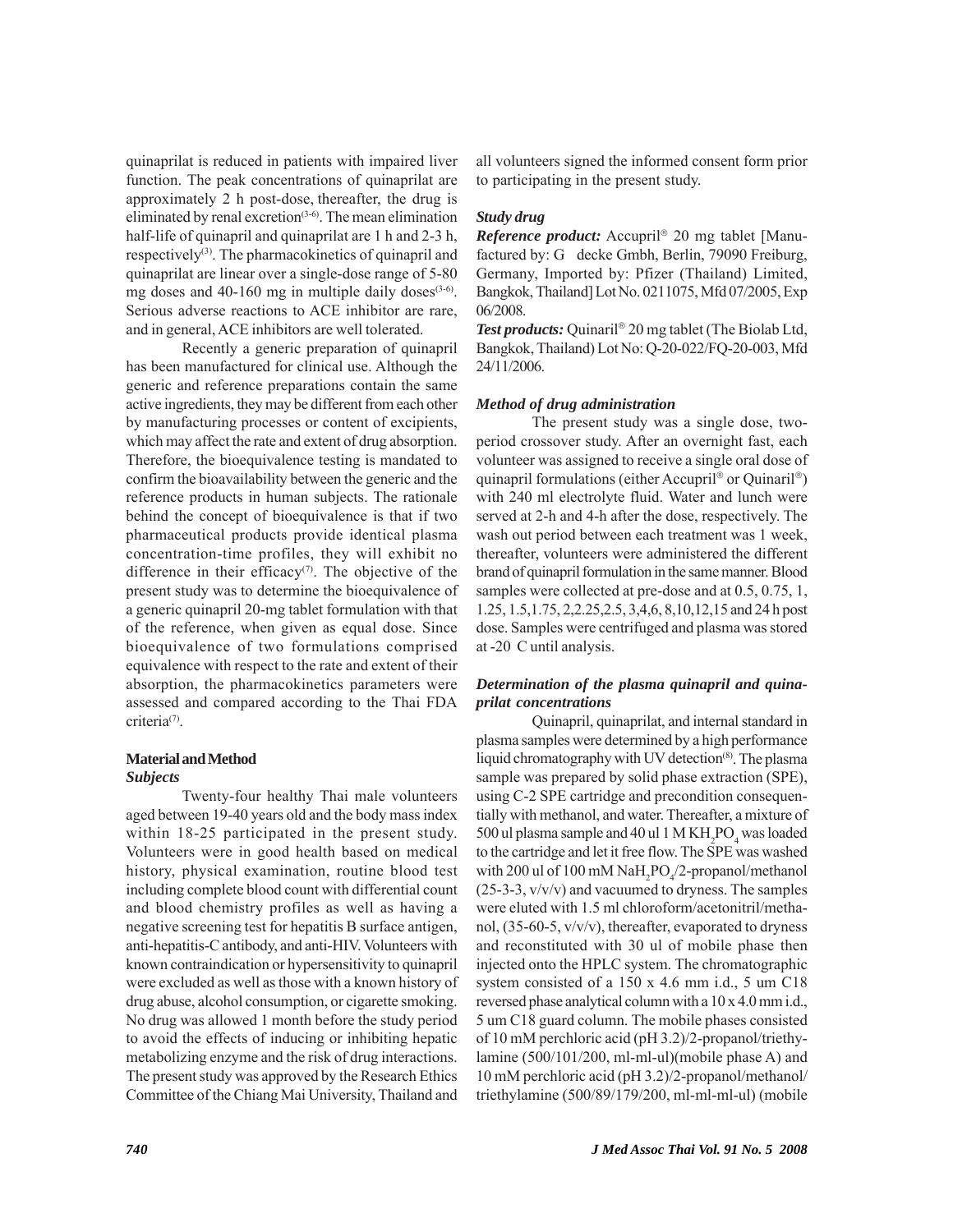phase B). The flow rate was 1.0 ml/min while the temperature was 55C and the column effluents detected at 210 nm. The analytical column was equilibrated with mobile phase A before injected 30 ul of the sample. The mobile phase B was run for 15 minutes then came back to mobile phase A for 20 minutes.

#### *Pharmacokinetic analysis*

Maximal plasma concentration  $(C_{\text{max}}$  ng/ml) and time to reach the  $C_{max}(T_{max} h)$  were obtained directly from the raw data. The area under the curve from time zero to the last measured concentration  $(AUC_{0.24}$ , ng.h/ml) was calculated by trapezoidal integration. The total area under the curve from time zero to infinity (AUC<sub>0-∞</sub>, ng.h/ml) was calculated as the sum of  $AUC_{0.24}$  and residual area (Ct/*Ke*, Ct as the last measured concentration and *Ke* as the apparent terminal elimination rate, estimated by log-linear regression from the terminal portion of the log-transformed concentration-time plots). Half-life  $(t_{1/2})$  was calculated by dividing 0.693 by the *Ke*. The total drug clearance adjusted for bioavailability was calculated by dividing the dose by the AUC. The apparent volume of distribution adjusted for bioavailability (Vd/F) was calculated by dividing the Cl/F by the *Ke*. The pharmacokinetic parameters were determined by non-compartmental

analysis by using the TopFit, pharmacokinetic data analysis program for PC (Gustav Fischer Verlag, Stuttgart, Germany)<sup>(9)</sup>.

#### Statistical analysis<sup>(10,11)</sup>

An analysis of variance (ANOVA) was performed to determine the statistical differences of pharmacokinetic parameters. Statistical analysis of AUC and  $C_{\text{max}}$  were performed on the logarithmically (ln) transformed data. The 90% confidence interval (CI) for the ratio of AUC and  $C_{\text{max}}$  values of the  $\frac{\text{Test}}{\text{Reference}}$ were calculated using the equation: 90% CI ( $\mu_r$ - $\mu_R$ ) =  $(\overline{X}_T - \overline{X}_R) \pm t_{0,1}^{\vee} \sqrt{\frac{2S^2}{n}}$ . The antilogarithm of the confidence interval  $(\mu_r-\mu_p)$  expressed the bioequivalence as a ratio of the test product and the reference product  $[\mu_r/\mu_{\rm p}].$ 

#### *Bioequivalence acceptance criteria*

The bioequivalence acceptance criteria required that the 90% CI for the ratio  $\mu_{\tau}/\mu_{\nu}$  of the AUC<sub>0-∞</sub> and C<sub>max</sub> fell within the interval of 0.8-1.25. Regarding analysis of  $T_{\text{max}}$ , the bioequivalence range was expressed as untransformed data (absolute difference) and the stipulated bioequivalence range of difference T<sub>max</sub> [Test-Reference] was  $\pm$  20% of the  $T_{\text{max}}$  of the reference formulation.





**Fig. 1B** Chromatogram of quinaprilat (1600 ng/ml), quinapril (800 ng/ml) and IS (enalapril), in human plasma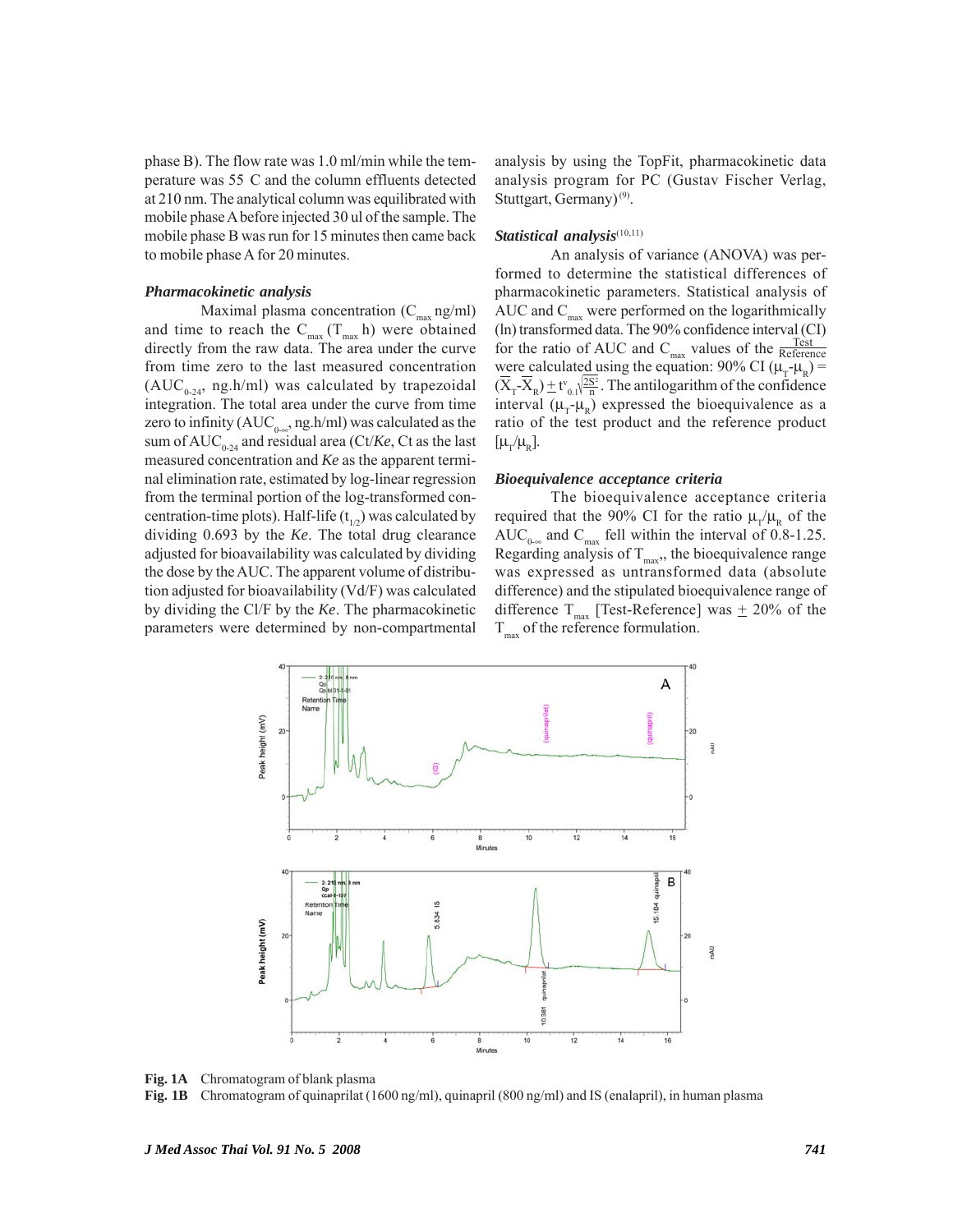#### **Results**

The chromatograms of blank plasma and plasma containing enalapril (IS), 1,600 ng/ml of quinaprilat and 800 ng/ml of quinapril are presented in Fig. 1. The retention time of IS, quinaprilat and quinapril were 5.8, 10.3, and 14.8 minutes, respectively. Calibration curves of the drugs in plasma were linear from 10-800 ng/ml and 20-1600 ng/ml for quinapril and quinaprilat, respectively. Linear regression of concentrations vs. peak height ratios of quinaprilat/IS and quinapril/IS gave coefficients of determination  $(r^2)$ , which were

greater than 0.990. The lower limit of quantization for quinapril and quinaprilat was 10.0 ng/ml and 20.0 ng/ml, respectively. The mean recoveries (%) of IS, quinaprilat and quinapril were 82.32, 76.94 and 80.76, respectively.

The administrations of quinapril in 24 healthy volunteers in the present study were well tolerated and none of any adverse effect including hypotension were reported. The mean plasma concentration-time profiles of quinapril and quinaprilat are depicted in Fig. 2. Table 1 and 2 illustrate pharmacokinetic parameters of quinapril and quinaprilat, respectively, while Table 3



**Fig. 2** Mean plasma concentration-time profiles of quinapril and quinaprilat after oral administration of 20 mg Quinaril®  $(-$ ]-) and Accupril<sup>®</sup> (- $\bullet$ -) under fasting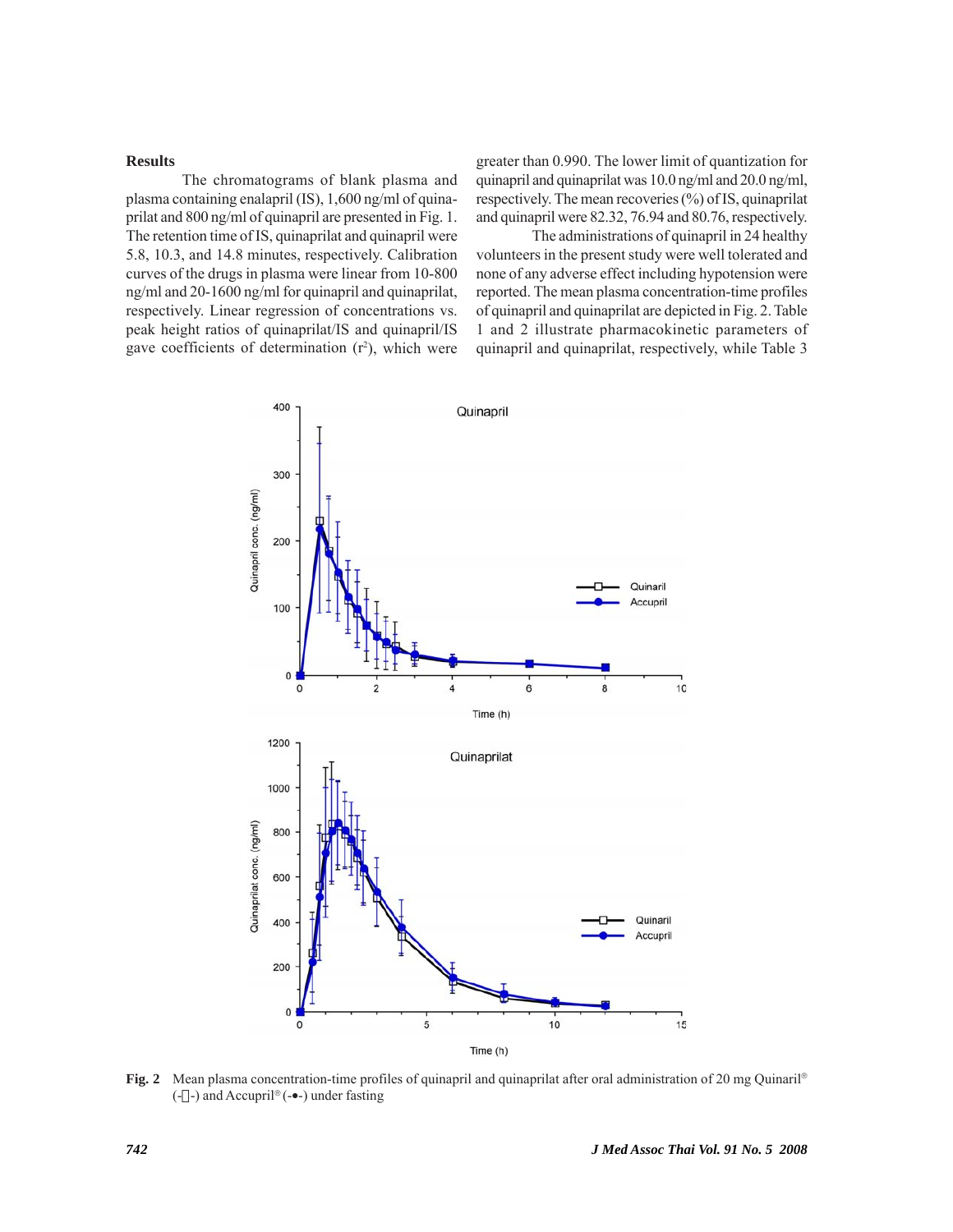| Quinaril®              | T            |                | $AUC_{0-t}$              | $AUC_{\alpha-\infty}$              | $t_{1/2}$ | Vd/F   | CL/F        |
|------------------------|--------------|----------------|--------------------------|------------------------------------|-----------|--------|-------------|
|                        | max<br>(h)   | max<br>(ng/ml) | (ng.h/ml)                | (ng.h/ml)                          | (h)       | (L/kg) | (ml/min/kg) |
|                        |              |                |                          |                                    |           |        |             |
| Mean                   | 0.68         | 261.60         | 290.36                   | 308.00                             | 1.15      | 1.10   | 26.30       |
| <b>SD</b>              | 0.36         | 122.06         | 108.13                   | 111.50                             | 0.33      | 0.58   | 31.12       |
| Max                    | 1.75         | 633.00         | 549.13                   | 576.49                             | 1.67      | 3.07   | 163.76      |
| Min                    | 0.50         | 108.98         | 99.87                    | 109.00                             | 0.43      | 0.48   | 8.76        |
| Median                 | 0.50         |                |                          |                                    |           |        |             |
|                        |              |                |                          |                                    |           |        |             |
|                        |              |                |                          |                                    |           |        |             |
| $Accupril^{\circledR}$ | T            | C              |                          |                                    |           | Vd/F   | CL/F        |
|                        | max          | max            | $AUC_{0-t}$<br>(ng.h/ml) | $AUC_{\alpha-\infty}$<br>(ng.h/ml) | $t_{1/2}$ |        | (ml/min/kg) |
|                        | (h)          | (ng/ml)        |                          |                                    | (h)       | (L/kg) |             |
| Mean                   | 0.72         | 255.87         | 296.51                   | 314.88                             | 1.15      | 1.06   | 19.90       |
| <b>SD</b>              | 0.32         | 98.72          | 121.16                   | 126.20                             | 0.36      | 0.37   | 9.37        |
| Max                    | 1.50         | 456.21         | 535.16                   | 572.82                             | 1.67      | 1.82   | 43.75       |
|                        |              |                |                          |                                    |           |        |             |
| Min<br>Median          | 0.50<br>0.50 | 77.52          | 120.55                   | 136.00                             | 0.36      | 0.39   | 8.82        |

**Table 1.** Pharmacokinetic parameters of quinapril after single oral administrations of 20-mg Quinaril® and Accupril®

**Table 2.** Pharmacokinetic parameters of quinaprilat after a single oral administrations of 20-mg Quinaril® and Accupril®

| Ouinaril <sup>®</sup>                     | T<br>max<br>(h)                      | ⊂<br>max<br>(ng/ml)                   | $AUC_{0-t}$<br>(ng.h/ml)                | $AUC_{\circ\circ\circ}$<br>(ng.h/ml)    | $t_{1/2}$<br>(h)             | Vd/F<br>(L/kg)               | CL/F<br>(ml/min/kg)          |
|-------------------------------------------|--------------------------------------|---------------------------------------|-----------------------------------------|-----------------------------------------|------------------------------|------------------------------|------------------------------|
| Mean<br><b>SD</b><br>Max<br>Min<br>Median | 1.44<br>0.43<br>2.50<br>0.75<br>1.38 | 931.62<br>199.13<br>1396.89<br>573.67 | 3007.38<br>622.04<br>4542.39<br>1541.33 | 3094.28<br>635.86<br>4654.02<br>1634.22 | 1.80<br>0.29<br>2.50<br>1.26 | 0.27<br>0.06<br>0.45<br>0.20 | 1.77<br>0.43<br>3.22<br>1.10 |
|                                           |                                      |                                       |                                         |                                         |                              |                              |                              |
| Accupril@                                 | T<br>max<br>(h)                      | max<br>(ng/ml)                        | AUC $_{0-t}$<br>(ng,h/ml)               | $AUC_{\circ\circ\circ}$<br>(ng.h/ml)    | $t_{1/2}$<br>(h)             | Vd/F<br>(L/kg)               | CL/F<br>(ml/min/kg)          |

**Table 3.** Bioequivalence analysis

| PK parameters                                       | Quinapril<br>Mean $(90\% \text{ CI})$<br>$(BE range 0.80-1.25)$ | Quinaprilat<br>Mean $(90\% \text{ CI})$<br>$(BE range 0.80-1.25)$ |
|-----------------------------------------------------|-----------------------------------------------------------------|-------------------------------------------------------------------|
| $AUC_{0-t}$<br>$AUC_{0-\infty}$<br>$C_{\text{max}}$ | $0.99(0.89-1.10)$<br>$0.99(0.89-1.09)$<br>$1.01(0.90-1.14)$     | $0.95(0.90-1.01)$<br>$0.95(0.89-1.01)$<br>$1.03(1.00-1.07)$       |
| $T_{\text{max}}$ difference (h)                     | $(-0.4)$ , $(-0.14)$ -0.07<br>BE range $=$ $\pm$ 0.14 h         | $(-0.5)$ , $(-0.20)$ -0.09<br>BE range $=$ $\pm$ 0.30 h           |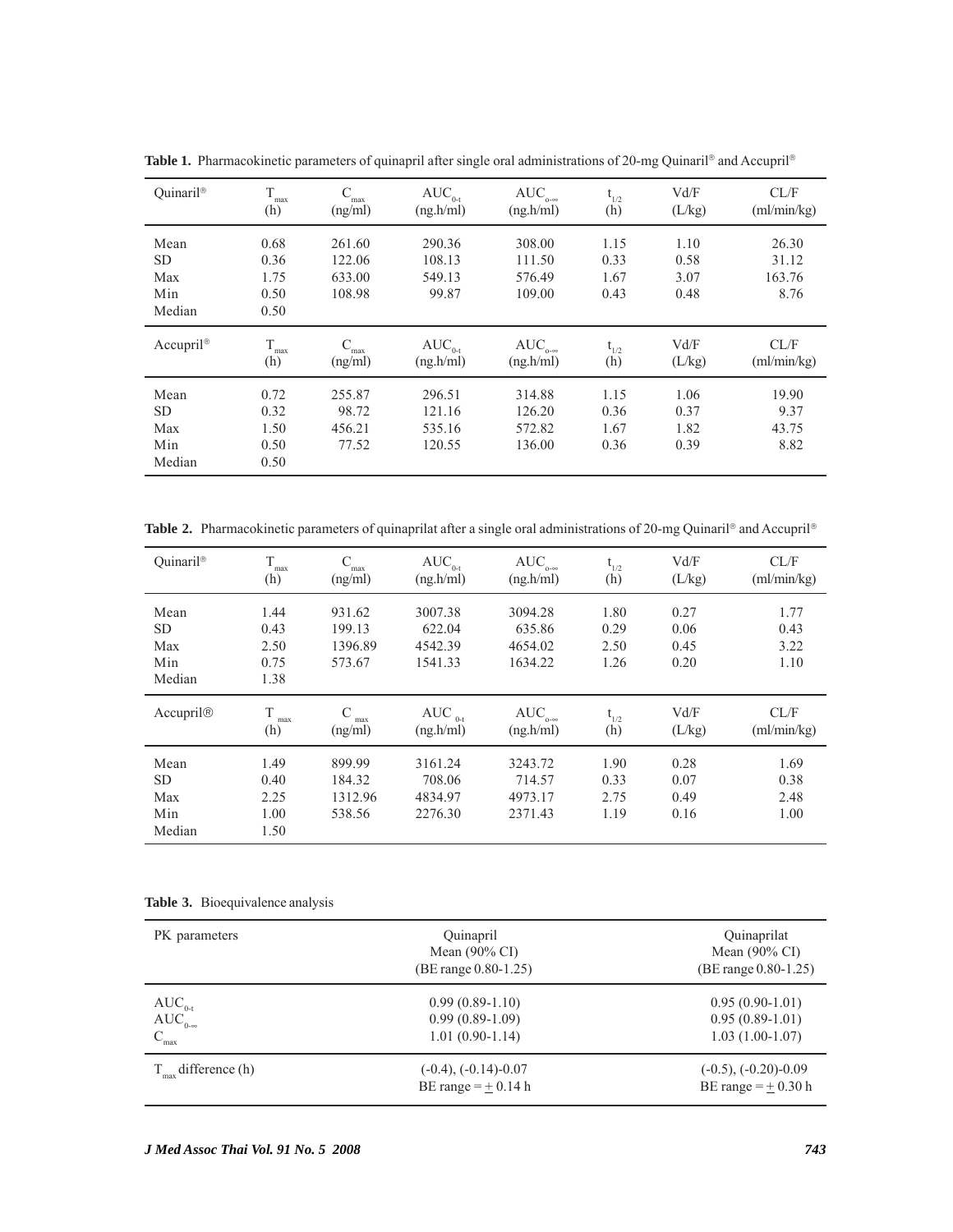shows their calculated 90% CI. The median time to reach the maximum concentration  $(T_{\text{max}})$  of quinapril for Quinaril® (0.5 h, range 0.5-1.75 h) was similar to that of Accupril® (0.5 h, range 0.5-1.5 h), and the point estimated, (90%CI) for the  $T_{\text{max}}$  difference of the two preparations [(-0.4), (-0.14)-0.07] were within the bioequivalence range of  $\pm$  0.14 ( $\pm$  20% of T<sub>max</sub> of the reference) (Table 3). Similar to quinapril, the median  $T_{\text{max}}$  of quinaprilat for Quinaril® (1.38 h, range 0.75-2.5 h) and Accupril® (1.5 h, range 1.0-2.25 h) were not significantly different and the point estimated, (90% CI) for the  $T_{\text{max}}$  difference of the two preparations  $[(-0.5), (-0.20)$ -0.09] were within the bioequivalence range of  $\pm$  0.30. The mean ( $\pm$  SD) of the  $C_{\text{max}}$ , AUC<sub>0-t</sub> and AUC<sub>0-∞</sub> of quinapril were not significantly different between the two preparations  $(261.6 \pm 122.06 \text{ vs. } 255.87 \pm 98.72 \text{ ng/ml}, 290.36 \pm 108.13$ vs.  $296.51 \pm 121.16$  ng.h/ml, and  $308.0 \pm 111.5$  vs.  $314 \pm$ 126.2 ng.h/ml). The mean elimination half-lives  $(t_{1,2}, h)$ of quinapril were  $1.15 \pm 0.33$  (range 0.43-1.67) and 1.15  $\pm$  0.36 (range 0.36-1.67) for Quinaril® and Accupril®, respectively. The average relative bioavailability  $(F_{rel})$ calculated from  $C_{\text{max}}$ , AUC<sub>0-24</sub> and AUC<sub>0-∞</sub> of Quinaril<sup>®</sup>/ Accupril® was 107.0%, 103.8%, and 102.9%, respectively. Likewise, the mean ( $\pm$  SD) of the C<sub>max</sub>, AUC<sub>0-24</sub> and  $AUC_{\alpha\infty}$  of quinaprilat were not significantly different between the two preparations  $(931.62 \pm 199.13 \text{ vs. } 899.99$  $+ 184.32$  ng/ml,  $3007.38 + 622.04$  vs.  $3161.24 + 708.06$ ng.h/ml, and  $3094.28 \pm 635.86$  vs.  $3243.72 \pm 714.57$  ng.h/ ml). The mean  $t_{1/2}$ , h of quinaprilat were  $1.8 \pm 0.29$  (range 1.26-2.5) and  $1.9 \pm 0.33$  (range 1.19-2.75) for Quinaril® and Accupril®, respectively. The average relative bioavailability  $(F_{rel})$  calculated from  $C_{max}$ , AUC<sub>0-24</sub> and AUC<sub>0-∞</sub> of Quinaril®/Accupril® was 104.3%, 96.9%, and 97.1%, respectively.

Bioequivalence analysis for the active metabolite quinaprilat showed that the 90% CI for the ratios were 0.90-1.01, 0.90-1.01, and 1.00-1.07, respectively for AUC<sub>0-24</sub>, AUC<sub>0-∞</sub> and C<sub>max</sub>. Similarly, the corresponding values for quinapril were 0.89-1.10, 0.90-1.09, and 0.90- 1.14, respectively. Since these values were well within the bioequivalence range of 0.8-1.25, the present study concluded the bioequivalence of the two preparations.

#### **Discussion**

In the present study, bioequivalence comparing both the rate and extent of quinapril absorption was investigated in order to assure therapeutic equivalence of the generic product with the innovator. Bioequivalence studies frequently rely on pharmacokinetic parameter measurements such as  $T_{\text{max}}$ ,  $C_{\text{max}}$  and AUC. The AUC determines the extent of systemic drug absorption or drug bioavailability, whereas  $T_{\text{max}}$  and  $C_{\text{max}}$  determine the rate of systemic drug absorption. The two or more formulations will be bioequivalent if there are no significant differences in the rate and extent of drug absorption. Quinapril is a prodrug requiring esterolysis in the liver to yield its active metabolite quinaprilat. With the exception of captopril and lisinopril, all ACE inhibitors are given orally as ethyl esters, because the active acid forms generally have limited bioavailability<sup>(1-3)</sup>. With reference to the FDA guideline, if the metabolite significantly contributes to the net activity of a drug product and the pharmacokinetic system is non-linear, it is necessary to measure both parent drug and active metabolite concentrations in the plasma and evaluate them separately. However, for quinapril, quinaprilat is responsible for the therapeutic efficacy and the pharmacokinetics of quinapril and quinaprilat are linear over a singledose range of 5-80 mg dose, bioequivalence based on only quinaprilat is justified. Nonetheless, since the present HPLC method could determine both quinapril and quinaprilate, both products were assayed and assessed for bioequivalence. The determination of quinapril and quinaprilat concentrations in plasma by HPLC with UV detection (HPLC–UV) after solid phase extraction is the most convenient way for the quantification(8). This method is highly specific and provides a rapid, simple technique suitable for use in routine practice. In addition, the method reveals assay linearity covering wide range of concentrations with good precision, accuracy, and recovery and the LLOQ for quinapril and quinaprilat were 10 ng/ml and 20 ng/ml, respectively. These values were considered sufficient sensitivity for the bioassay because the AUC analysis in the present study showed that the sampling time was adequate and the calculated AUC-extrapolation was less than 20% in all subjects.

Pharmacokinetic study showed that after oral administrations of quinapril HCL, the plasma concentrations of quinapril and quinaprilat increased rapidly. The median  $T_{\text{max}}$  of the parent drug for both preparations were 0.5 h and were comparable to the values previously reported (0.7-1.4 h)<sup>(1-3)</sup>. Similarly, the  $T_{\text{max}}$  of the active metabolite quinaprilat from the test (1.4 h) and the reference (1.5 h) were not significantly different between the two preparations and these values were similar to those previously reported  $(1.4-2.3 h)^{(1-3)}$ . The mean volume of distribution (Vd/F) of quinapril (1.1 L/ kg) was larger than quinaprilat (0.3 L/kg). The Vd of quinaprilat is comparable to the extracellular water (0.2 L/kg) suggested a more water-soluble of the active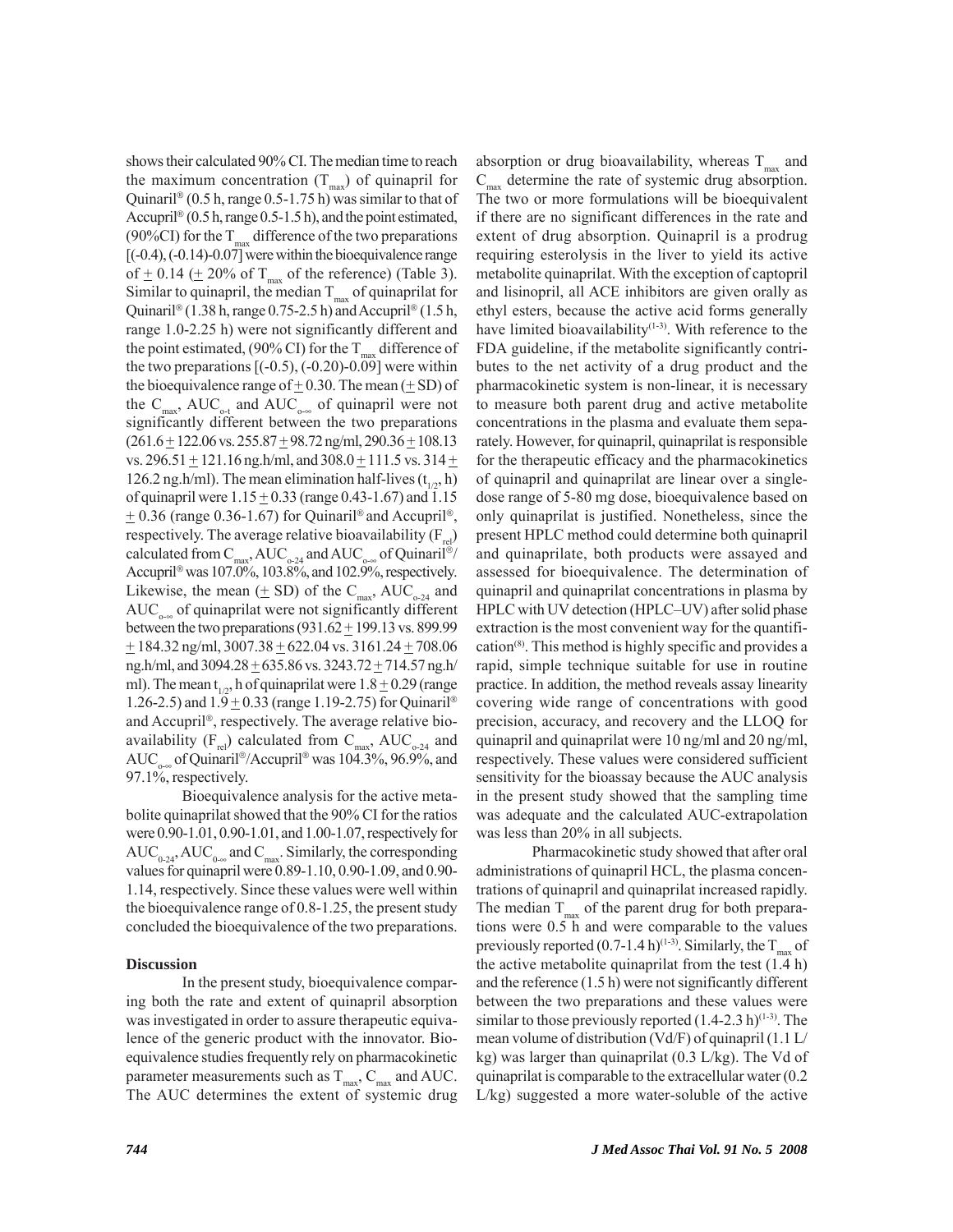metabolite than the parent compound which is more lipid soluble thereby has larger Vd. The clearance of quinaprilat (CL/F) was slower than that of quinapril (1.7 ml/min/kg VS 20-26 ml/min/kg). The clearance of quinaprilat was similar to the glomerular filtration rate (1.8 ml/min/kg or 120 ml/min), which suggested that the drug was eliminated primarily by renal excretion. Complied with data from a drug monograph, the elimination half-life of quinaprilat increased as creatinine clearance decrease and there is a linear correlation between plasma quinaprilat clearance and creatinine clearance. In contrast to quinaprilat, the clearance of quinapril was similar to those of the hepatic blood flow (1,350 ml/min or 19.3 ml/min/kg) corresponding to the fact that the concentration of quinaprilat was reduced in patients with alcoholic cirrhosis due to impaired deesterification of quinapril. The average half-life,  $t_{1/2}$ of quinapril (1.2 h) was faster than those of quinaprilat (1.8-1.9 h) and these values were comparable to those values previously reported (1 h and 2 h for quinapril and quinaprilat, respectively). The reason for the shorter half-life of quinapril is due to a rapid clearance by the liver when compared to the slower renal clearance of quinaprilat although the Vd of quinaprilat is smaller than quinapril.

From the plasma concentration-time profiles, the plasma levels and the AUC of quinaprilat were significantly higher than those of quinapril. The mean  $C_{\text{max}}$  and AUC<sub>0-∞</sub> of quinaprilat were 3.5 times and 10 times higher than those of quinapril, respectively. The inter-subject variability of the AUC and  $C_{\text{max}}$  for quinapril and quinaprilat were significantly high and the p-values from ANOVA table were  $\leq 0.5$ . These findings were expected since some volunteers may either exhibit extremely high or extremely low values for AUC and  $C_{\text{max}}$  concentrations of quinapril and quinaprilat. However, the overall coefficient of variation (%CV) estimated from S<sup>2</sup> obtained from the ANOVA for the AUC and  $C_{\text{max}}$  of quinaprilat (11% and 7%, respectively) were less than those values for quinapril (21% and 24%, respectively) and the power of tests for AUC and  $C_{\text{max}}$  of quinaprilat and quinapril were  $> 90\%$  and  $> 80\%$ for the sample size of 24, respectively $(12)$ . Bioequivalence study showed no significant differences between the test and the reference products regarding the rate and extent of their absorption for both quinapril and quinaprilat. The 90% CI for the ratios of quinapril were 0.89-1.10, 0.90-1.09, and 0.90-1.14, respectively for  $AUC_{0}$ ,  $AUC_{0}$  and  $C_{max}$ . The corresponding values for quinaprilat were 0.90-1.01, 0.90-1.01, and 1.00-1.07, respectively. Since these values were well within the

bioequivalence range of 0.8-1.25, the present study concluded the bioequivalence of the two preparations.

#### **Conclusion**

The present study evaluated the bioequivalence of 20-mg oral formulations of quinapril tablets manufactured by The Biolab Ltd, Bangkok, Thailand (Quinaril®) and the innovator Accupril® (Pfizer Limited) in 24 healthy Thai male volunteers using a randomized, two-way crossover design under fasting conditions. Each volunteer was given both the test and the reference product with a washout period of 1 week. Quinapril and quinaprilat in plasma were measured by HPLC with UV detection. The bioequivalence was compared using the parameter  $AUC_{o-t}AUC_{o-\infty}$  and  $C_{max}$  after ln transformed and the 90% CI of these parameters for [Test/Reference] were well within the bioequivalence range proposed by The Thai FDA, thus, the present study demonstrated the bioequivalence of the two preparations.

#### **References**

- 1. Jackson EK. Renin and angiotensin. In: Brunton LL, Lazo JS, Parker KL, editors. Goodman and Gilman's the pharmacological basis of therapeutics.  $11<sup>th</sup>$  ed. New York: McGraw-Hill; 2006: 789-821.
- 2. Olson SC, Horvath AM, Michniewicz BM, Sedman AJ, Colburn WA, Welling PG. The clinical pharmacokinetics of quinapril. Angiology 1989; 40: 351-9.
- 3. Culy CR, Jarvis B. Quinapril: a further update of its pharmacology and therapeutic use in cardiovascular disorders. Drugs 2002; 62: 339-85.
- 4. Plosker GL, Sorkin EM. Quinapril. A reappraisal of its pharmacology and therapeutic efficacy in cardiovascular disorders. Drugs 1994; 48: 227-52.
- 5. Wadworth AN, Brogden RN. Quinapril. A review of its pharmacological properties, and therapeutic efficacy in cardiovascular disorders. Drugs 1991; 41: 378-99.
- 6. Cetnarowski-Cropp AB. Quinapril: a new secondgeneration ACE inhibitor. DICP 1991; 25: 499-504.
- 7. Criteria and guideline for the bioequivalence study of generic drugs. Nonthaburi: Drug Control Division, Food and Drug Administration Thailand, Ministry of Public Health; 2000.
- 8. Abbara C, Aymard G, Hinh S, Diquet B. Simultaneous determination of quinapril and its active metabolite quinaprilat in human plasma using high-performance liquid chromatography with ultraviolet detection. J Chromatogr B Analyt